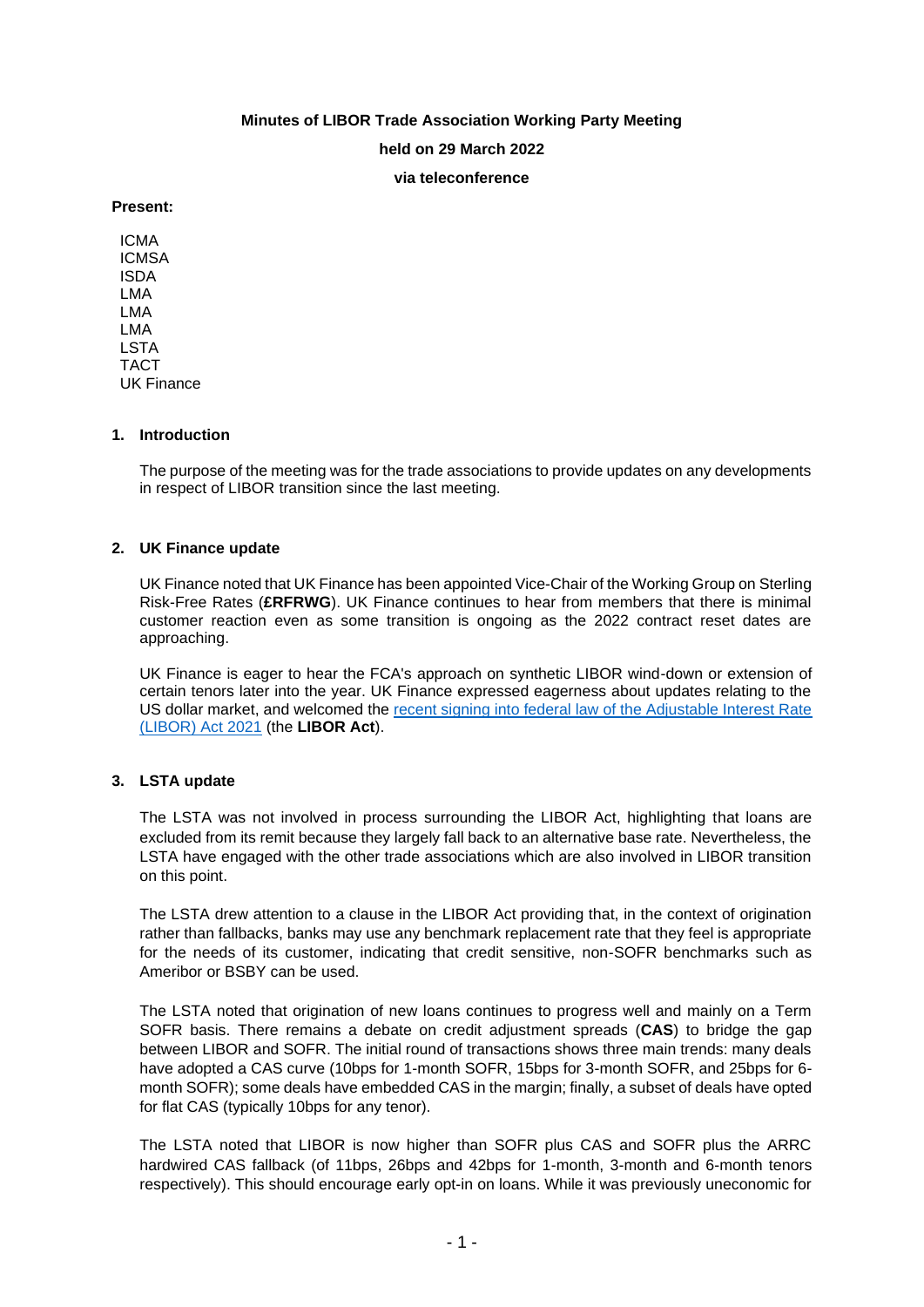borrowers to opt in early to SOFR loans, now they may benefit and so this may help to kick start remediation work.

[The LSTA has developed drafts of an initial suite of SOFR amendment forms to assist in](https://cliffordchance.sharepoint.com/:w:/s/UK-3999-LMA/Efb6Ni1zL31Aoo4TIaLdqSIBInijKZvMdEzWjqkzr5rtUw)  [remediating LIBOR loans](https://cliffordchance.sharepoint.com/:w:/s/UK-3999-LMA/Efb6Ni1zL31Aoo4TIaLdqSIBInijKZvMdEzWjqkzr5rtUw) and streamline amendments for fallbacks. It includes a Conforming Changes Cover Amendment, a Benchmark Replacement Cover Amendment, Operative Terms / Exhibit A provisions, and a Term SOFR Consensual Amendment.

### **4. TACT update**

TACT noted that parties are busy on consent solicitations, or otherwise applying synthetic LIBOR in a minority of cases. TACT raised that a key issue for stakeholders was the future of synthetic LIBOR and many are waiting on the outcome of this issue. TACT also noted that further solicitations are expected in the US dollar space or in relation to multicurrency securitisations.

#### **5. ICMA update**

ICMA is convening a Bond Market Sub-Group meeting in April. ICMA is waiting on revised terms of reference and are looking into the composition of the group. ICMA is monitoring consent solicitations on Sterling LIBOR. With an eye to 1-month and 6-month synthetic LIBOR potentially being retired sooner than the 10-year period allowed, ICMA is also analysing 3-month settings with a view to informing authorities on the impact.

The transition of US dollar LIBOR bonds under English law is going to be a key priority of ICMA going forwards, although it is as of yet unclear what this will look like. ICMA is receiving more questions from members as to the conventions accompanying new risk-free rates and as to whether there is any consensus, in particular between SONIA and SOFR conventions.

Elsewhere, ICMA has discovered that its data sources are not as readily accessible as they previously had been. In light of this, it was briefly discussed how best to track data concerning consent solicitations and US dollar LIBOR deals under English law. It was agreed that generally providers of this data are constrained by contractual obligations, but at the same time data on the transition would be fundamental in driving progress and informing regulatory authorities on how to proceed (indeed absence of this data constrains it).

#### **6. ICMSA update**

The ICMSA focus has been on Sterling and Yen transition, which seems to have gone smoothly. Members have been busy with consent solicitations or otherwise applying synthetic LIBOR.

The ICMSA has not had a Working Group meeting since late January, when the FCA spoke at the ICMSA forum on transition with a focus on the [comments made by Edwin Schooling Latter](https://www.fca.org.uk/news/speeches/so-long-libor-3-weeks-to-go) with respect to dealer polls in his late December speech.

The ICMSA has not been made aware by members of any major problems and is waiting for issuers and arrangers to initiate transitions on the other bonds. Unless and until a settled view between the US and Europe on conventions for US dollar, and particularly whether term or compounded is to be used, there is unlikely to be much activity from ICMSA on this front.

However, following this meeting the ICMSA may consider re-convening its working party to ask questions in relation to US dollar LIBOR deals under English law, given the current demand for further data on this front from the rest of the wider market.